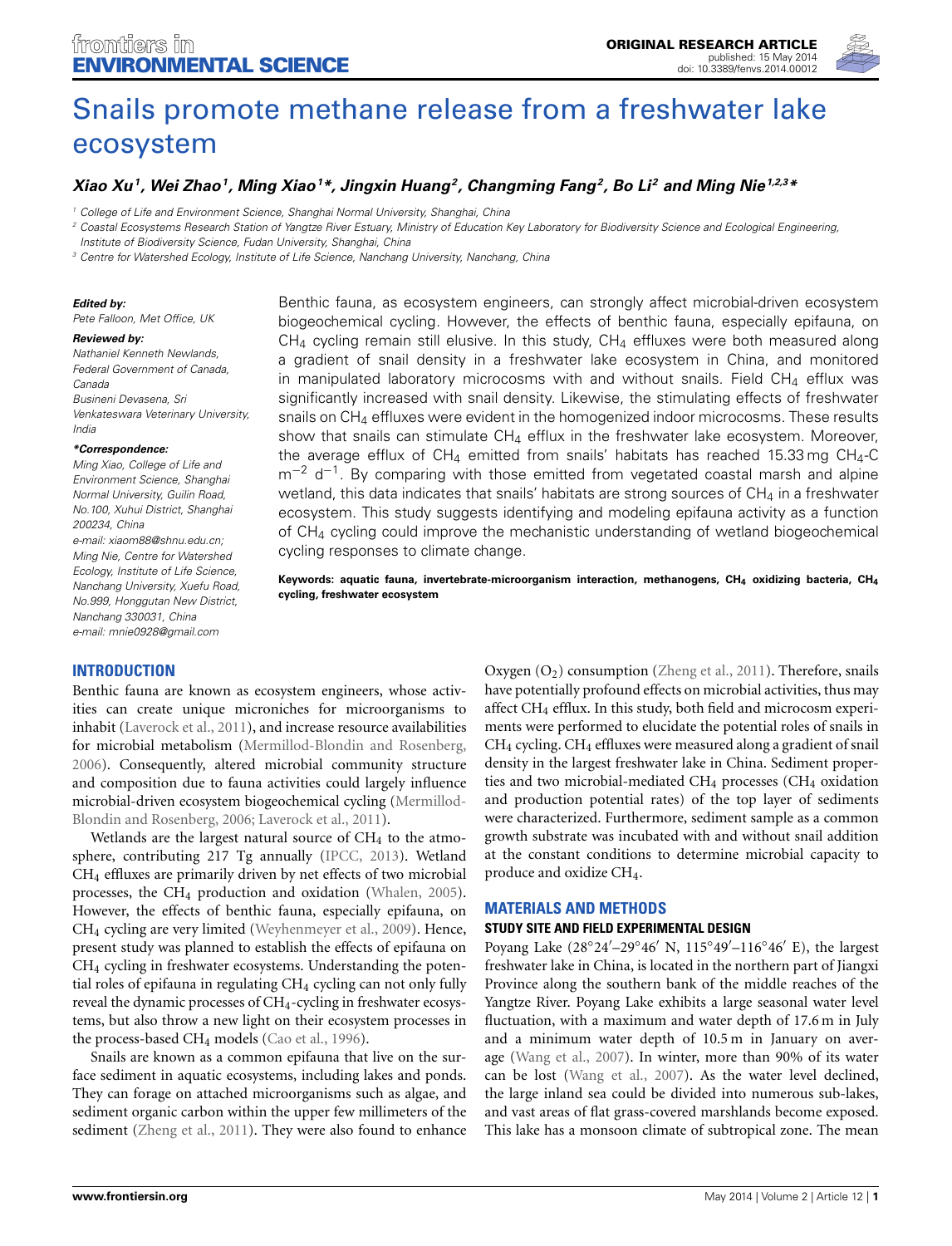annual temperature is 17.2◦C. The mean annual precipitation is 1482.3 mm (46% falls in April-June), and the mean annual evaporation is 1184 mm [\(Wang et al.](#page-5-6), [2007\)](#page-5-6). The sediment texture is mainly hard clay and fine sand [\(Wang et al., 2007](#page-5-6)).

Freshwater snails are dominant epifauna in Poyang Lake, account for 24.7% and 29.2% in total density (659 ind m<sup>-2</sup>) and biomass (187.3 g m<sup>-2</sup>) of benthic fauna [\(Wang et al., 2007\)](#page-5-6). According to the hydrologic/weather conditions and snail growth, field sampling was only conducted in autumn. Due to habitats covering by water, few snails can be found during flooded seasons (from April to July). Freshwater snails generally start to reproduce in late summer and reach maximum values of density and biomass in autumn because of accommodative growth temperature.

To avoid disturbances from agricultural and grazing activities, the *in situ* experiment was conducted in Banghu Lake, the isolated sub-lake located in the core area of Poyang Lake, in September, 2011. Eight sampling sites were carefully selected along the lakeshore within 1 km based on the gradient of epifaunal density. None of infauna was found in the upper 5 cm sediment of these sampling sites. The mean distance between each two sampling sites is about 18 m. All these sites have similar sediment textures (hard clay) and hydrologic regime (a water depth of 3-5 cm and similar water flow velocity). The only epifauna observed at these sites were freshwater snails. Over 80% of the total freshwater snails belonged to *Viviparidae* and *Melaniidae*. All snails had similar size (length ∼12 mm) across study sites. To ensure that the samples were representative of study sites, each site  $(1 \text{ m wide} \times 5 \text{ m long})$  was evenly divided into three sub-sites for sampling. Vegetation zones with the mean straight-line distance of 3 m from snail habitats were dominated by a C<sub>3</sub> grass *Carex lasiocarpa*. No visible litter fall occurred at any of the sites during sampling.

#### **CH<sup>4</sup> EFFLUX**

CH4 efflux measurements from each sub-site were made using a static chamber technique. The Plexiglas chamber consisted of two compartments. The top compartment  $(40 \times 40 \text{ cm})$  wide and 50 cm high) was equipped with a sampling port and a 12 V fan was located on the top panel inside the chamber for mixing air. The bottom compartment (40  $\times$  40 cm wide and 20 cm high) was inserted carefully into the sediment to a depth of about 10 cm with as little disturbance as possible before sampling, and then mounted the top compartment and sealed gastight. Headspace gas samples (50 ml) were taken at time zero and after periods of 20 min in polypropylene syringe equipped with three-way stopcocks. Gas samples were then injected into 100-mL -evacuated gas bags (Delin Inc, Dalian, China).

CH4 concentrations were determined with a gas chromatography (Agilent HP5340 equipped with FID and a 2-m Porapak Q (60/80 mesh) column, Agilent Technologies Inc., Santa Clara, CA, USA). The oven, injector, and detector temperatures were set at 80, 200, and 330 $^{\circ}$ C, respectively. The carrier gas (N<sub>2</sub>) flow rate was 30 mL min<sup>-1</sup>, and the flow rates of flaming gases (H<sub>2</sub> and synthetic air) were set at 40 and 400 mL min−1, respectively. Calibration was performed with a standard CH4 gas of 9.9 ppm.

## **SEDIMENT SAMPLING**

After measuring  $CH_4$  efflux, three cores in each sub-site were randomly taken from the top 5 cm sediment using a 2.5-cmdiameter auger, and then thoroughly mixed. The mixed samples were handpicked to remove stones and snail shells. Samples were stored at 4◦C for determining potential rates of CH4 oxidation (PMO) and production (PMP), and chemical properties.

#### **CH<sup>4</sup> OXIDATION AND PRODUCTION POTENTIALS**

To determine the PMO and PMP rate, sediment-water slurries were prepared using 30 g fresh sediment and 30 mL sterile deionized water, and then shook (150 rpm) for 30 min at room temperature. PMO was determined with a method modified from [Bodelier and Frenzel](#page-4-1) [\(1999\)](#page-4-1). Four Labco exetainers (12 mL, Labco Limited, Buckinghamshire, UK) were added with  $5$  mL of the slurry samples, and were purged with  $CH<sub>4</sub>$ -free gas (20%  $O_2$ , 80%  $N_2$ ) for 10 min. To activate the CH<sub>4</sub>-oxidizing bacteria,  $0.3$  mL of pure CH<sub>4</sub> gas (99.9%) was injected into each exetainer through a rubber septum and the exetainers were pre-incubated in dark at 30◦C for 2 days. All exetainers were then purged again with CH4-free gas, and injected 0.3 mL of pure CH4 gas, and incubated for 24, 48, 72, and 96 h, respectively. At the end of incubation  $0.1$  mL of  $ZnCl<sub>2</sub>$  solution (50%, w/v) was injected into each exetainer, which was shaken to stop CH<sub>4</sub> oxidation. The decrease in CH<sub>4</sub> concentration in the headspace was monitored with the gas chromatograph (GC) at 24-h intervals. The PMO rate was calculated from the slope of linear regression of  $CH<sub>4</sub>$  concentration against incubation time  $(R^2 > 0.85)$ .

P[MP was determined with a method modified from](#page-4-2) Bodelier et al. [\(2006\)](#page-4-2). Five mL of the slurry was also transferred to four Labco exetainers. The exetainers were flushed with pure  $N_2$ (99.999%) for 10 min. To activate methanogens, the slurry was pre-incubated in dark at 30◦C for 2 days. All exetainers were flushed again with pure  $N_2$ , and the slurry sample in each exetainer was incubated for 24, 48, 72, and 96 h, respectively. At the end of incubation 0.1 mL of  $ZnCl<sub>2</sub>$  solution (50%, w/v) was injected into each exetainer, which was shaken to stop methanogenesis. Accumulation of CH4 in the headspace was monitored with the GC at 24-h intervals. The PMP rate was calculated from the slope of linear regression of CH<sub>4</sub> concentration against incubation time  $(R^2 > 0.85)$ .

#### **CHEMICAL ANALYSIS**

Sediment samples were oven-dried at 50◦C to constant weight and then ground and passed through 100-micron meshes. Sediment pH was measured with a glass electrode in the sediment supernatant (1:5, w/v).  $NH_4^+$  and  $NO_3^ (NO_3^- + NO_2^-)$ were extracted with 2 M KCl (1:4, w/v) and determined colorimetrically with discrete auto analyzer (SmartChem200, WestCo, America). Dissolved total nitrogen (DTN) and organic carbon (DOC) were extracted from sediment samples using 0.5 M  $K_2SO_4$  (1:4, w/v) and analyzed with a TOC analyzer (vario TOC cube, Elementar, Germany). DON was calculated as DTN -  $(NH<sub>4</sub><sup>+</sup> + NO<sub>3</sub><sup>-</sup>)$ . Total carbon (TC) and nitrogen (TN) were determined with an N/C analyzer (Flash EA 1112Series, Thermo, Italy).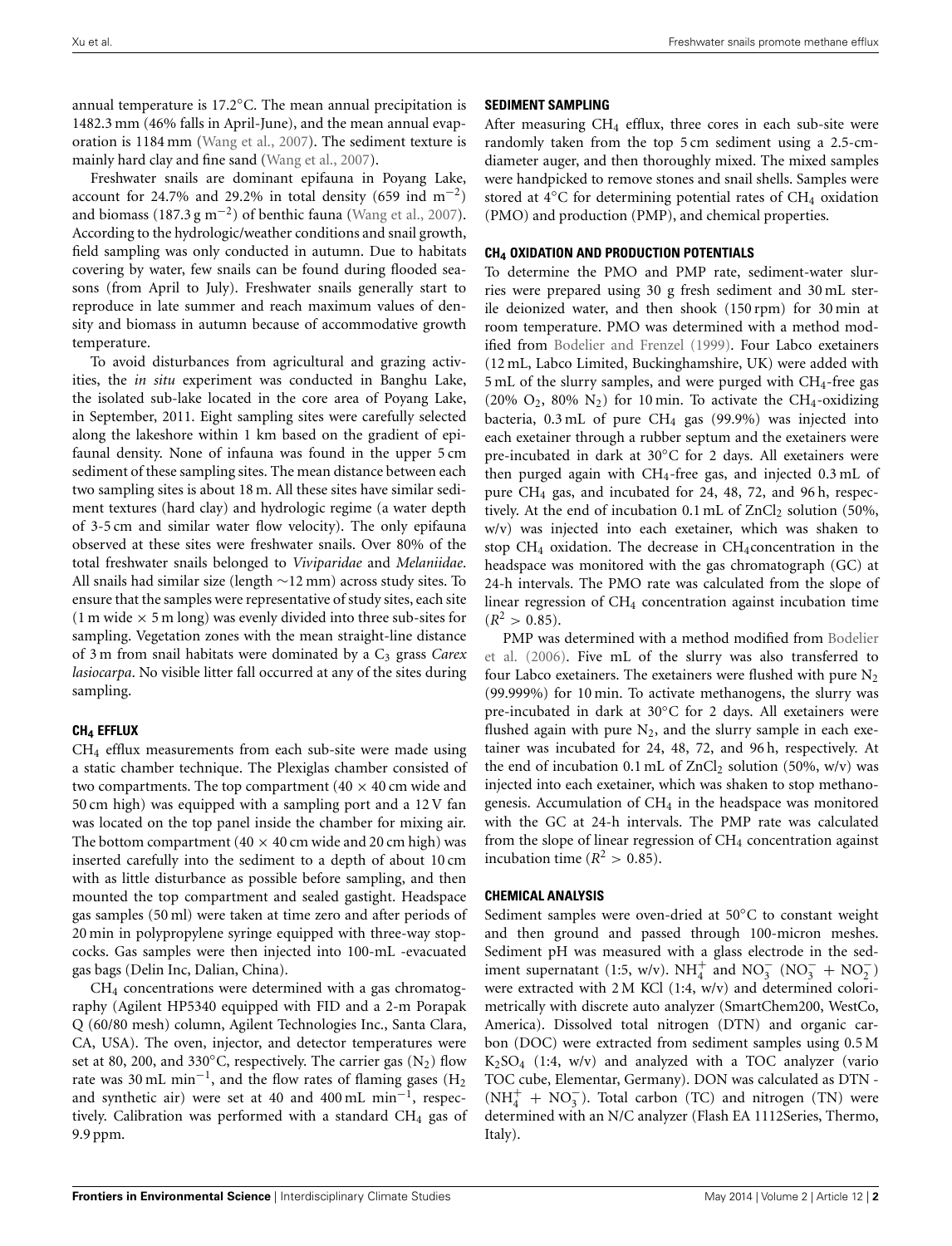#### **MICROCOSM INCUBATION EXPERIMENT**

Individual snails as well as sediments were also collected from the sampling sites with highest snail density for indoor incubation. Sediments were air-dried, ground, gently sieved through a 2 mm mesh, and thoroughly homogenized. 3.2 kg of the defaunated sediment and 1.6 L sterile deionized water were transferred into each of eight microcosms ( $25 \times 16$  cm inner diameter (i.d.) PVC cylinders) to a depth of about 15 cm. Microcosms were stabilized at room temperature (22  $\pm$  2°C) for 7 days and the overlying water was maintained at a depth of 3–5 cm. Snails had been washed and acclimatized in a larger container with the same experimental conditions for 1 week before being introduced to these microcosms. After the stabilization period, 10 snails were added to each of 4 microcosms, equivalent to a density of 500 ind  $m^{-2}$ , while 4 microcosms were kept as defaunated controls.  $CH_4$  effluxes were measured every 7 days during a 49-day incubation. During CH<sub>4</sub> efflux measurements, the microcosms were sealed with  $15 \times 16$  cm i.d. PVC lids. The center of the top lid was equipped a 4 mm i.d. sampling port for sampling gas from the headspace. Efflux rates of CH4 were calculated as the difference in headspace concentrations between initial and final samples during a 20 min incubation period. At the end of incubation, snails in the microcosms were re-collected for calculating survival rate. CH<sub>4</sub> concentrations were determined with the same method described above.

### **STATISTICAL ANALYSES**

Polynomial regression analyses were used to determine the effects of snail density on CH4 efflux and microbial processes. One-way ANOVA was performed to determine the effects of freshwater snail on  $CH_4$  efflux in the indoor incubation. Pearson correlation analyses were performed to evaluate relationships between snail density, CH<sub>4</sub> efflux, microbial activities, and sediment properties. Regression analyses and Pearson correlation analyses were performed with the software of Sigmaplot 12.3 (Systat Software, San Jose, CA, USA). One-Way ANOVA was performed using SPSS 17.0 (SPSS Inc., Chicago, IL, USA). Effects with *P <* 0*.*05 were considered statistically significant.

#### **RESULTS**

#### **CH<sup>4</sup> EFFLUX AND MICROBIAL ACTIVITIES**

Field CH<sub>4</sub> efflux significantly increased with snail density ([Figure 1](#page-2-0)). In support of data on  $CH_4$  effluxes, snail density was positively correlated with PMP rate (**[Figure 2A](#page-3-0)**), and negatively correlated with PMO rate (**[Figure 2B](#page-3-0)**). Likewise, snails  $[F_{(1,4)} = 6.919, P < 0.05$ , **[Figure 3](#page-3-1)** significantly promoted CH<sub>4</sub> efflux compared to defaunated control during the 49-day incubation. At the end of indoor microcosm incubation, the survival rates of snails reached *>*90%.

## **SEDIMENT PROPERTIES**

Sediment properties were listed in Table S1 (please see supplementary material in Data sheet 1). Sediment pH was positively correlated with snail density (**[Table 1](#page-3-2)**). The concentrations of  $NH<sub>4</sub><sup>+</sup>$  and DON were significantly increased and decreased with



<span id="page-2-0"></span>snail density, respectively (**[Table 1](#page-3-2)**). Snail density had no significant Pearson relationships with DOC,  $NO_3^-$ , TC, and TN, respectively (**[Table 1](#page-3-2)**).

# **RELATIONSHIPS BETWEEN FIELD CH<sup>4</sup> EFFLUX, MICROBIAL ACTIVITIES, AND SEDIMENT PROPERTIES**

CH<sub>4</sub> efflux was positively correlated with NH<sup>+</sup> concentration (**[Table 1](#page-3-2)**).  $NH_4^+$  concentration was positively correlated with PMP rate and negatively correlated PMO rate (**[Table 1](#page-3-2)**). Furthermore, sediment pH and DON was negatively and positively correlated with PMO rate (**[Table 1](#page-3-2)**), respectively.

# **DISCUSSION**

A higher  $CH_4$  efflux in the habitat with a greater snail density suggests that snail could stimulate  $CH<sub>4</sub>$  efflux in the largest freshwater lake in China (**[Figure 1](#page-2-0)**). Promoted potential of CH4 production and suppressed potential of CH4 oxidation across the gradient of snail density (**[Figure 2](#page-3-0)**) suggest that snail-induced changes in microbial functioning relative to  $CH<sub>4</sub>$  cycling are expected to result in more greenhouse gas effects, thus potentially contributing to a positive climate feedback.

These results are similar with previous study which found infauna could increase  $CH_4$  efflux in laboratory experiment [\(Weyhenmeyer et al.](#page-5-4), [2009\)](#page-5-4). Furthermore, the effects of benthic fauna on CH4 efflux were extended from laboratory incubation to an open freshwater lake ecosystem. Field  $CH<sub>4</sub>$  efflux is mediated by multiple biotic and abiotic factors [\(Dingemans et al.](#page-5-7), [2011](#page-5-7)). Influences of infauna (the benthic fauna have a habitat different from epifauna which live within the sediments rather than on the surface sediments) on  $CH_4$  efflux could not be completely excluded in field sampling because infauna usually inhabit in their tubes deeper than 5 cm. Moreover, although no visible litter fall was found in these sampling sites, plant roots are known to stimulate CH4 efflux by secreting organic substrates for methanogens in rhizosphere zone [\(Laanbroek](#page-5-8), [2010](#page-5-8)). By using a common soil, microcosm incubations were conducted at constant conditions to homogenize influences from other biotic and abiotic factors,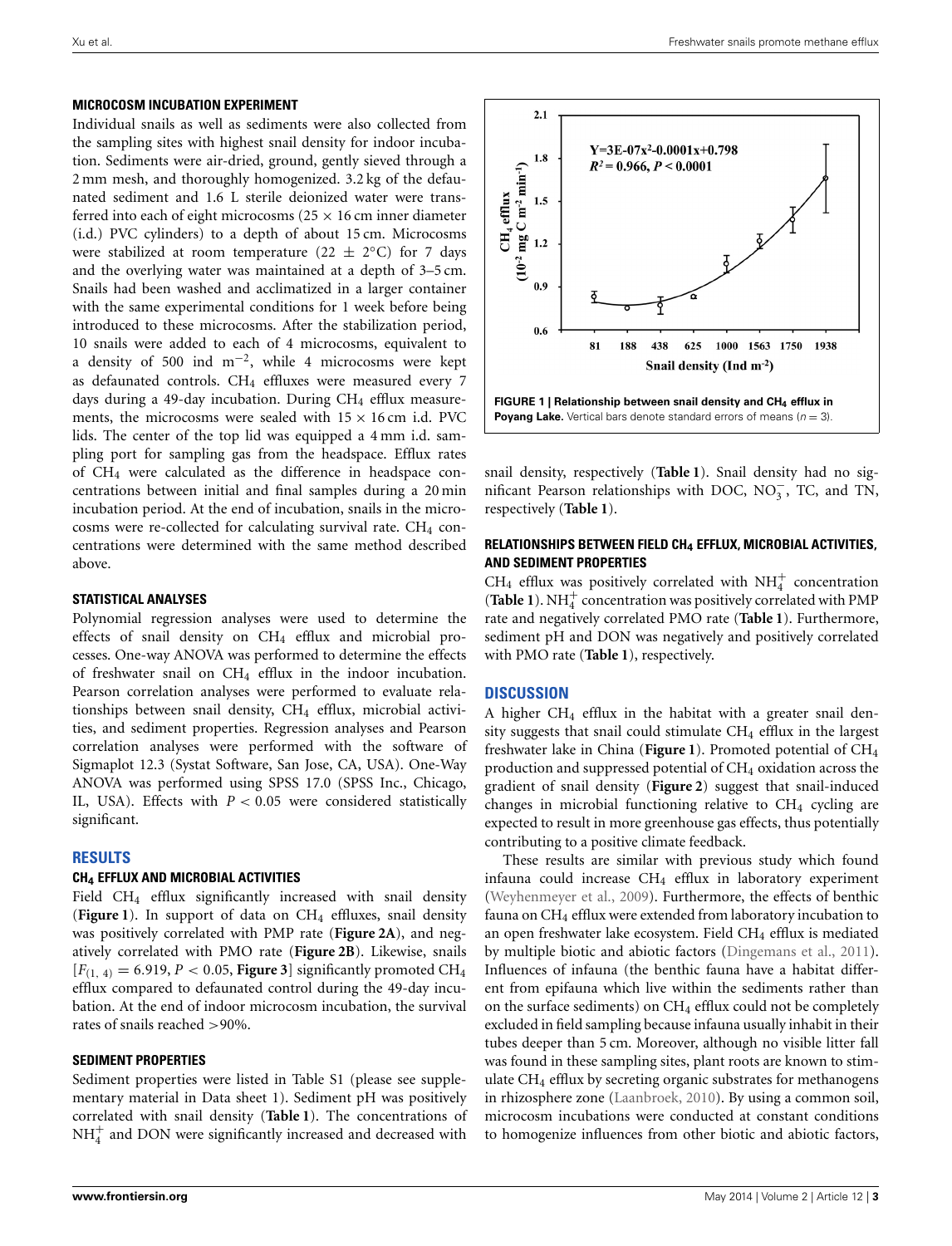

<span id="page-3-0"></span>![](_page_3_Figure_3.jpeg)

<span id="page-3-2"></span><span id="page-3-1"></span>**Table 1 | Coefficients of Pearson's correlations between snail density, CH4 efflux, microbial activities and sediment properties across all 8 sampling sites.**

|  |    |                |  | 0.03                                                                                                                                                                                                                                                   |
|--|----|----------------|--|--------------------------------------------------------------------------------------------------------------------------------------------------------------------------------------------------------------------------------------------------------|
|  | pH | $0.50$ $0.71*$ |  | $NH_4^+$ no- don doc tc tn<br>Snail density $0.71^*$ $0.95^{***}$ $-0.19$ $-0.74^*$ $0.61$ 0.24 0.14<br>$0.70$ $0.89**$ $-0.24$ $-0.64$ $0.53$ $0.21$ $0.11$<br>$-0.31$ $-0.47$ 0.21 0.19 0.16<br>$-0.77^*$ $-0.83^{**}$ $-0.14$ $0.82^*$ $-0.38$ 0.06 |

*PMP, potential CH4 production rate; PMO, potential CH4 oxidation rate; DON, dissolved organic nitrogen; DOC, dissolved organic carbon; TC, total carbon; TN, total nitrogen. Asterisks mark different levels of significance: \*P < 0.05, \*\*P < 0.01, \*\*\*P < 0.001.*

and thus the positive effects of freshwater snails on  $CH<sub>4</sub>$  efflux (**[Figure 3](#page-3-1)**) can be further confirmed.

Because  $NH_4^+$  has a similar molecular size and structure to  $CH<sub>4</sub>$ , it can act as more aggressive substrate than  $CH<sub>4</sub>$  and con-sequently competitively restrain CH<sub>4</sub> oxidation [\(Schimel, 2000\)](#page-5-9).

Therefore, CH<sub>4</sub> oxidation might be inhibited by increased  $NH_4^+$ concentration in this study (**[Table 1](#page-3-2)**) supporting previous results that  $NH<sub>4</sub><sup>+</sup>$  concentration can mediate CH<sub>4</sub> oxidation (Smith et al., [2000](#page-5-10)).  $NH_4^+$  concentration is mediated by the combined effects of bioturbation, microbial mineralization rate, and faunal excretion in the habitats with infauna [\(Papaspyrou et al.](#page-5-11), [2007](#page-5-11)). As bioturbation, the physical rearrangement of sediment particles by epifauna was shown to stimulate water solubility of nutrient exchange between sediment and overlying-water [\(Zheng et al., 2011](#page-5-5)). The bioturbation of epifauna can facilitate nutrient releases from sediment by molecular or eddy diffusion [\(Kristensen et al.](#page-5-12), [2012](#page-5-12)), possibly resulting in increases in  $NH<sub>4</sub><sup>+</sup>$  concentration with snail density increasing. [Gilbertson et al.](#page-5-13) [\(2012\)](#page-5-13) found that epifauna could increase N mineralization by shifting bacterial community structure due to grazing and/or mucus secretion. In the present study, DON was negatively correlated with snail density (**[Table 1](#page-3-2)**) and  $NH_4^+$  ( $r = -0.84; P =$ 0*.*009), respectively. These results suggest that freshwater snails may stimulate DON mineralization, thereby increase  $NH<sub>4</sub><sup>+</sup>$  concentration. Similarly, [Jordan et al.](#page-5-14) [\(2009](#page-5-14)) found that microbial mineralization rate was positively correlated with the density of benthic fauna. In addition, macrofauna can excrete excess nitrogen (ammonia, urea and other nitrogen compounds) to avoid the toxicity of ammonia as it accumulates in body tissues [\(Wright](#page-5-15), [1995](#page-5-15)).

Sediment pH as a secondary determinant is an important abiotic factor in regulating CH4 cycling [\(Moore and Roulet, 1995\)](#page-5-16). In the present study,  $CH_4$  oxidation was significantly decreased with sediment pH increasing to neutral pH (**[Table 1](#page-3-2)**). In addition, CH4 efflux was marginally positively correlated with sediment pH  $(P = 0.054)$  (**[Table 1](#page-3-2)**). This is consistent with previous studies which demonstrated CH<sub>4</sub> efflux decreased with pH deceasing from neutral pH because CH4-oxidizing bacteria favor mild acidic environments [\(Amaral et al., 1998\)](#page-4-3). These results suggests that sediment pH had a positive relationship with  $NH_4^+$  concentration ( $r = 0.76$ ,  $P < 0.05$ ), possibly because released NH<sup>+</sup><sub>4</sub> from SOM was replaced by sediment dissociative  $H^+$  based on the cation exchange. Therefore, increased pH due to enhanced  $NH_4^+$ release by snail activities may restrain CH<sub>4</sub> oxidizability in this study.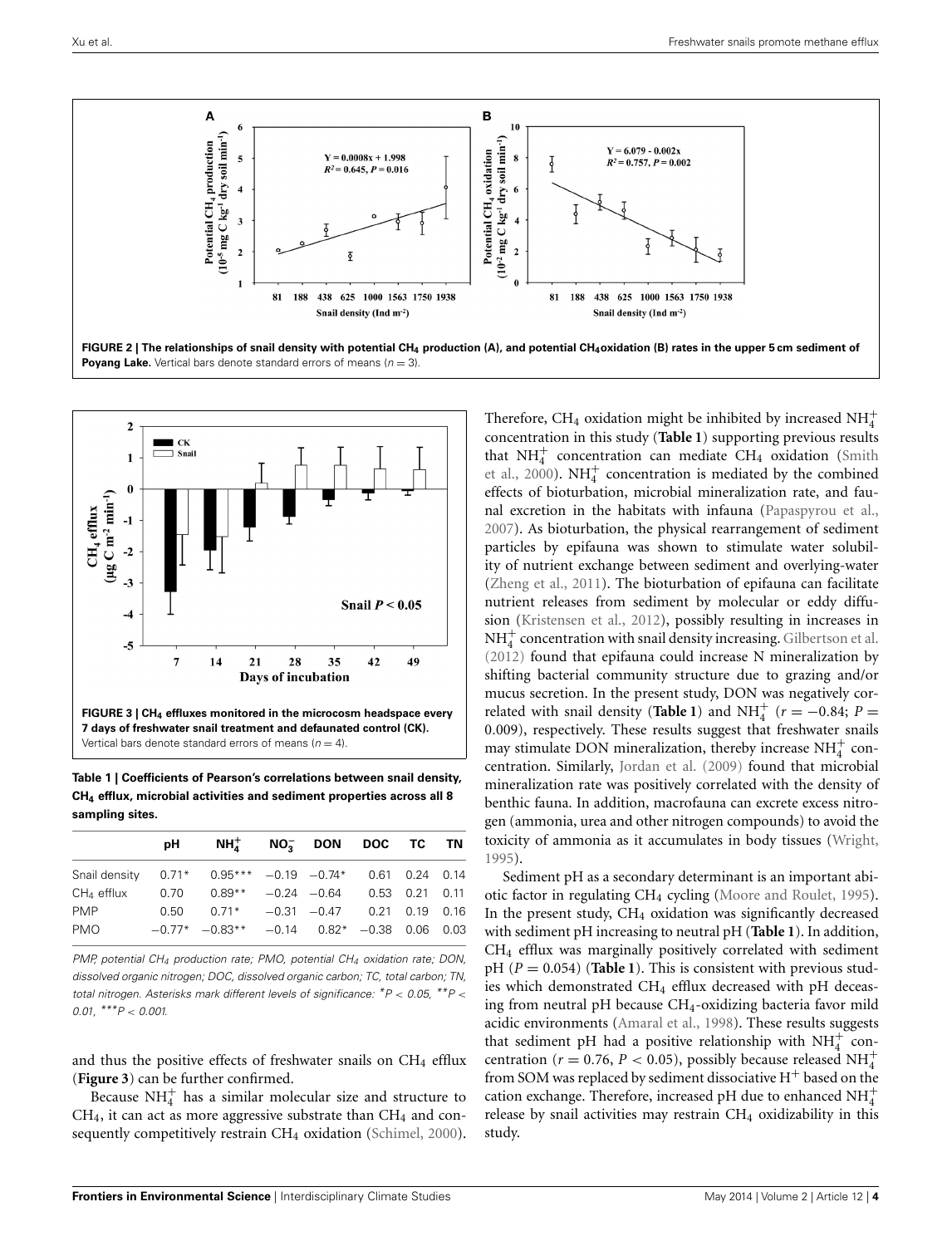![](_page_4_Figure_2.jpeg)

<span id="page-4-5"></span>Methanogens use a limited number of substrates for methanogenesis [\(Rother, 2010\)](#page-5-17), thus substrate availability also is an important factor in regulating  $CH_4$  production (Le Mer and Roger, [2001\)](#page-5-18). Methanogenesis is sensitive to the changes in DOC because DOC as available substrate can be rapidly utilized by methanogens or decomposed into the precursor substrates for CH4 production [\(Liu et al.](#page-5-19), [2011\)](#page-5-19). [Bergman et al.](#page-4-4) [\(2000](#page-4-4)) found that the absence of DOC strongly suppressed  $CH<sub>4</sub>$  production rate in a peatland. Similarly, [Liu et al.](#page-5-19) [\(2011\)](#page-5-19) found that CH<sub>4</sub> production rate was significantly correlated with the DOC in freshwater wetlands. A higher DOC in the habitat with a greater snail density can supply more substrates for methanogenesis (**[Table 1](#page-3-2)**) and may promote (marginally significant,  $P = 0.10$ ) CH4 efflux (**[Table 1](#page-3-2)**) in this study.

 $O<sub>2</sub>$  availability largerly detemines CH<sub>4</sub> cycling. In wetlands,  $CH<sub>4</sub>$  oxidation increased with  $O<sub>2</sub>$  concentration in the rhizospheres of emergent plants, because the plants enhance transportion of  $O_2$  from atmosphere to their rhizospheres [\(Laanbroek,](#page-5-8) [2010](#page-5-8)). Similarily, infauna chironomid larvae can also stimulate  $CH<sub>4</sub>$  oxidation by increasing  $O<sub>2</sub>$  diffusion into flooded rice soil [\(Kajan and Frenzel, 1999\)](#page-5-20). But this may not occur in the habitats of epifauna. As the limited horizontal activities, epifauna may have little effect on transport of  $O_2$  into the sediments (Kristensen et al., [2012\)](#page-5-12), suggesting that CH4 oxidation and methanogenesis may not be stimulated and inhibited in the habitats of epifauna.  $O<sub>2</sub>$  availability was not measured in the sediments and water column due to the damage of  $O_2$  electrode in the field. Further works are required to inverstigate whether epifauna can affect biogenochemical cycling through regulating  $O<sub>2</sub>$  availability.

As an intermittently inundated wetland, [Liu et al.](#page-5-19) [\(2011](#page-5-19)) indicated that Poyang Lake might not be a strong source of CH4 in comparison to other permanently inundated wetlands such as Sanjiang Plain marsh in China. In the present study, mean CH<sub>4</sub> efflux in snails' habitats (15.33 mg CH<sub>4</sub>-C m<sup>-2</sup> d<sup>-1</sup>) are

comparable to 62% of those emitted from *Spartina alterniflora* domi[nated](#page-5-21) [coastal](#page-5-21) [marsh](#page-5-21) [\(24.72](#page-5-21) [mg](#page-5-21) CH<sub>4</sub>-C [m](#page-5-21)<sup>-2</sup> d<sup>-1</sup>) (Ding et al., [2010](#page-5-21)) and 46% of those emitted from *Potamogeton*dom[inated](#page-5-22) [alpine](#page-5-22) [wetland](#page-5-22) [\(33.1](#page-5-22) [mg](#page-5-22) [CH4-C](#page-5-22) [m](#page-5-22)−<sup>2</sup> d−1) (Hirota et al., [2004](#page-5-22)), respectively. In addition, numerous process-based models, such as wetland methane emission model [\(Cao et al.,](#page-4-0) [1996](#page-4-0)), and Wetland-DNDC [\(Zhang et al.](#page-5-23), [2002\)](#page-5-23), which depend on measurements at specific sites or from specific sources to determine efflux by various important parameters such as climate and vegetation [\(Cao et al.](#page-4-0), [1996\)](#page-4-0) may underestimate freshwater ecosystem CH<sub>4</sub> efflux. For example, plant growth in terms of net ecosystem productivity plays a critical role in stimulating CH4 efflux in the Wetland-DNDC model [\(Zhang et al.](#page-5-23), [2002](#page-5-23)). However, the results in this study suggest that snails' habitats might be a strong source of  $CH_4$  in the non-plant-covered zones. Consequently, a better understanding of the impact of benthic fauna on CH4 cycling will contribute to improved accuracy of model-based predictions of CH<sub>4</sub> effluxes from wetlands.

In summary, these results provide evidence that snails' habitats in a freshwater ecosystem are strong sources of  $CH<sub>4</sub>$ . Increased CH4 efflux may attribute to snail-induced stimulation in methanogenesis by supplying available substrates (DOC) and inhibition in  $CH_4$  oxidation by increasing  $NH<sub>4</sub><sup>+</sup>$  concentration and sediment pH (**[Figure 4](#page-4-5)**). Given the important role of freshwater epifauna in mediating  $CH_4$  cycling, there is a clear need to enhance the understanding of the processes controlling CH4 dynamics, a major greenhouse gas dynamics.

## **ACKNOWLEDGMENTS**

Thank Naishun Bu and Chenhao Zhou for assisting CH<sub>4</sub> measurement and other laboratory works. This work was supported by National Basic Research Program of China (Grant No. 2010CB950602), China Postdoctoral Science Foundation (No. 201104552) and Shanghai Municipal Science and Technology Commission (No. 11440502300).

# **SUPPLEMENTARY MATERIAL**

The Supplementary Material for this article can be found online at: http://www*.*frontiersin*.*[org/journal/10](http://www.frontiersin.org/journal/10.3389/fenvs.2014.00012/abstract)*.*3389/fenvs*.*2014*.* [00012/abstract](http://www.frontiersin.org/journal/10.3389/fenvs.2014.00012/abstract)

#### **REFERENCES**

- <span id="page-4-3"></span>Amaral, J. A., Ren, T., and Knowles, R. (1998). Atmospheric methane consumption by forest soils and extracted bacteria at different pH values. *Appl. Environ. Microbial.* 64, 2397–2402.
- <span id="page-4-4"></span>Bergman, I., Klarqvist, M., and Nilsson, M. (2000). Seasonal variation in rates of methane production from peat of various botanical origins: effects of temperature and substrate quality. *FEMS Microbiol. Ecol.* 33, 181–189. doi: 10.1111/j.1574-6941.2000.tb00740.x
- <span id="page-4-1"></span>Bodelier, P. L. E., and Frenzel, P. (1999). Contribution of methanotrophic and nitrifying bacteria to  $CH_4$  and  $NH_4^+$  oxidation in the rhizosphere of rice plants as determined by new methods of discrimination. *Appl. Environ. Microbial.* 65, 1826–1833.
- <span id="page-4-2"></span>Bodelier, P. L. E., Stomp, M., Santamaria, L., Klaassen, M., and Laanbroek, H. J. (2006). Animal-plant-microbe interactions: direct and indirect effects of swan foraging behaviour modulate methane cycling in temperate shallow wetlands. *Oecologia* 149, 233–244. doi: 10.1007/s00442-006-0445-9
- <span id="page-4-0"></span>Cao, M., Marshall, S., and Gregson, K. (1996). Global carbon exchange and methane emissions from natural wetlands: application of a process-based model. *J. Geophys. Res.* 101, 14399–14414. doi: 10.1029/96JD00219